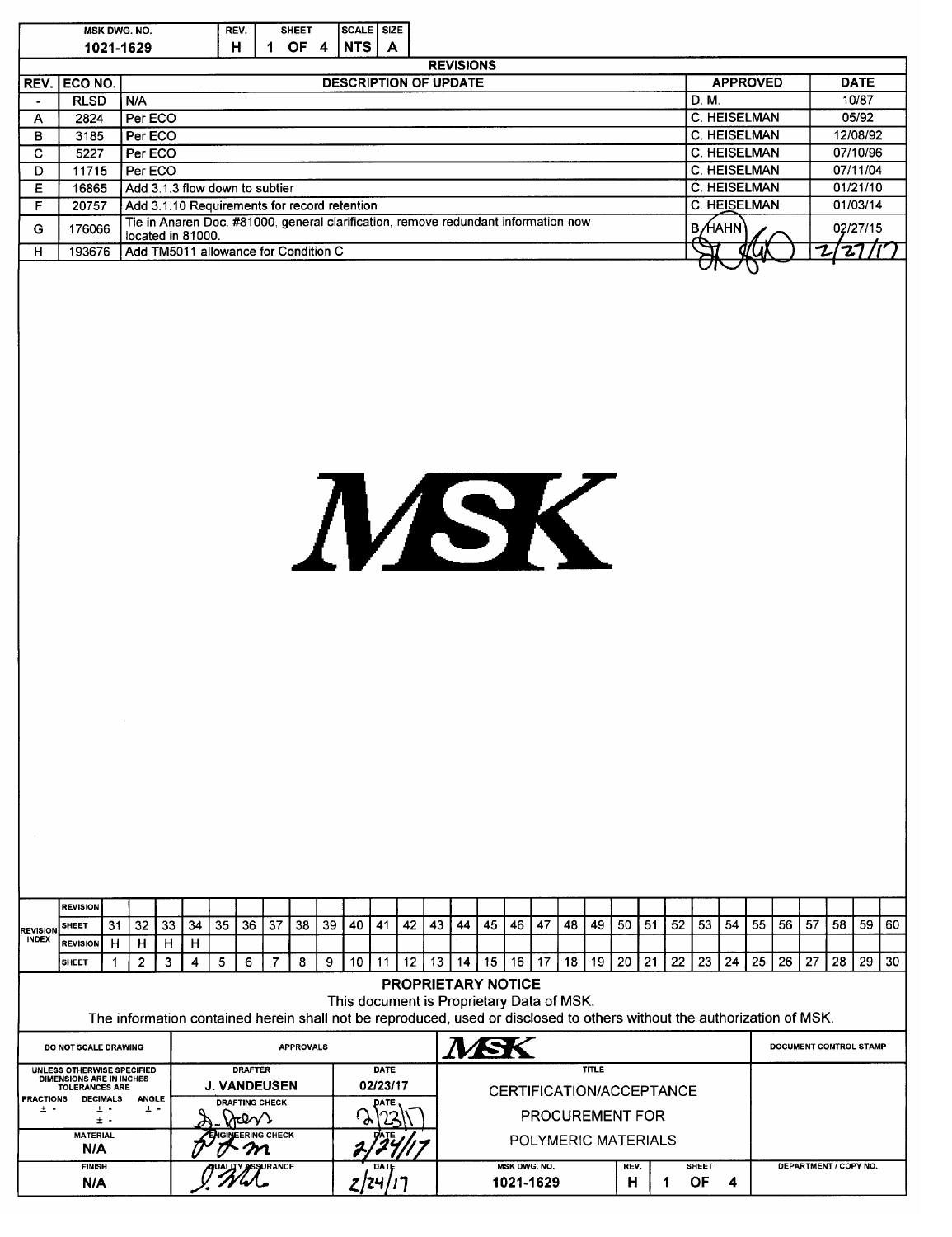| <b>MSK DWG, NO.</b> | REV. | SHEET |  |  | <b>SCALE SIZE</b> |  |
|---------------------|------|-------|--|--|-------------------|--|
| 1021-1629           |      |       |  |  | OF 4 INTS A       |  |

### 1.0 PURPOSE:

The purpose of this document is to define the supplier requirements of all procured polymeric materials used in MSK hybrids/MCM's. This document is used in conjunction with Anaren Document #81000.

# 2.0 APPLICATION:

This procedure shall apply to all polymeric materials as follows:

- 2.1 Condition "A" polymeric material intended to be used in full compliance with MIL-PRF-38534 and shall pass the certification tests of MIL-STD-883 Method 5011.
- 2.2 Condition "B" polymeric material intended to be used in full compliance with MIL-PRF-38534 and shall pass the acceptance tests of MIL-STD-883 Method 5011.
- 2.3 Condition "C" polymeric material to be used on devices which do not impose MIL-PRF-38534 or MIL-STD-883 Method 5011 requirements.

#### *Note: Some vendors may supply TM5011 material but do not supply the acceptance data with shipment. Data is available upon request.*

2.4 Condition "D" - polymeric material intended to be used in full compliance with MIL-PRF-38534 where MSK is responsible for the certification and/or acceptance tests of MIL-STD-883 Method 5011.

### 2.5 Definitions:

- 2.5.1 Type I electrically conductive.
- 2.5.2 Type II electrically non-conductive or insulative.

### 3.0 REQUIREMENTS:

### 3.1 General:

- **3.1.1** The supplier shall verify that Condition "A" and "B" polymeric materials are certified to and comply with MIL-STD-883 Method 5011 and all test methods referenced therein.
- **3.1.2** The polymeric materials shall be packaged in such a way that the product is isolated from vibration or mechanical shock that may cause degradation or damage. The package in which the product is shipped shall have an internal environment that is similar to that which it is stored in (i.e. material to be stored at -40°C may be packed in dry ice).
- **3.1.3** Expiration date of the material shall be clearly marked on the packaging or container.

| <b>DO NOT SCALE DRAWING</b>                                                            | <b>APPROVALS</b>         |             |                                          | <b>DOCUMENT CONTROL STAMP</b> |  |              |   |                       |
|----------------------------------------------------------------------------------------|--------------------------|-------------|------------------------------------------|-------------------------------|--|--------------|---|-----------------------|
| UNLESS OTHERWISE SPECIFIED<br><b>DIMENSIONS ARE IN INCHES</b><br><b>TOLERANCES ARE</b> | <b>DRAFTER</b>           | <b>DATE</b> | <b>TITLE</b><br>CERTIFICATION/ACCEPTANCE |                               |  |              |   |                       |
| <b>DECIMALS</b><br><b>ANGLE</b><br><b>FRACTIONS</b><br>± -<br>± -<br>± -<br>$\pm$ -    | <b>DRAFTING CHECK</b>    | <b>DATE</b> | <b>PROCUREMENT FOR</b>                   |                               |  |              |   |                       |
| <b>MATERIAL</b><br>N/A                                                                 | <b>ENGINEERING CHECK</b> | <b>DATE</b> | POLYMERIC MATERIALS                      |                               |  |              |   |                       |
| <b>FINISH</b>                                                                          | <b>QUALITY ASSURANCE</b> | <b>DATE</b> | <b>MSK DWG, NO.</b>                      | REV.                          |  | <b>SHEET</b> |   | DEPARTMENT / COPY NO. |
| N/A                                                                                    |                          |             | 1021-1629                                |                               |  | ΟF           | 4 |                       |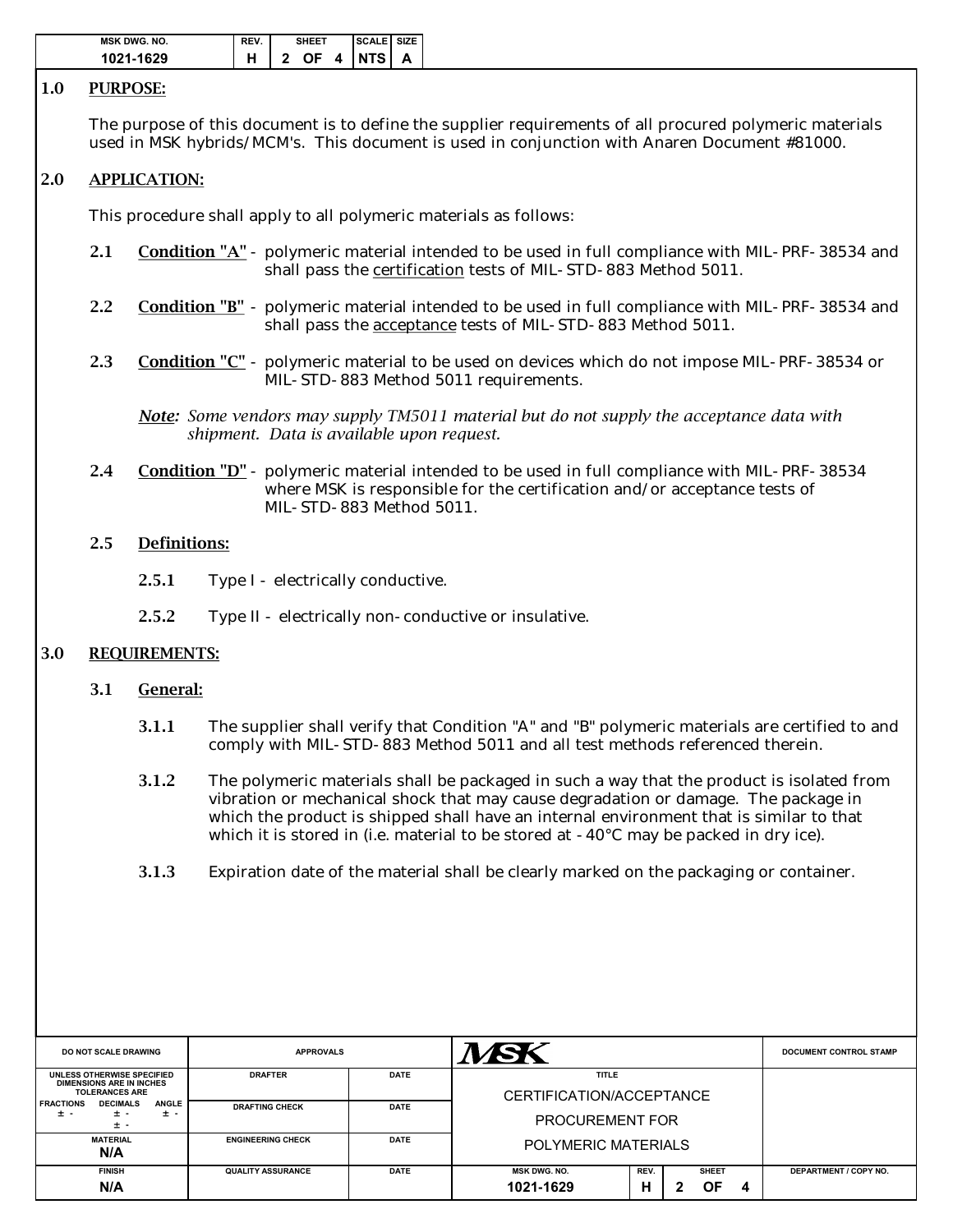| <b>MSK DWG, NO.</b> | REV. | SHEET    | <b>SCALE SIZE</b> |
|---------------------|------|----------|-------------------|
| 1021-1629           |      | ΩF<br>-3 | 4 INTS A          |

# 4.0 CONDITION "A", POLYMERIC MATERIAL SUPPLIER REQUIREMENTS FOR LOT CERTIFICATION:

- 4.1 The supplier shall perform the certification testing IAW MIL-STD-883 Method 5011 (applicable material type) to ensure compliance with the applicable MSK drawing.
- 4.2 The supplier shall provide certification test data for each order. The actual test data as required in Method 5011 shall contain the following information:
	- a. Part and lot or batch number of the material
	- b. Name or title of operation and specification number of each process or test.
	- c. Date(s) of operation or test and operator identification.
	- d. Calibration control number (serial number) of all major equipment used for test.
	- e. Quantity tested and accept/reject status for each operation.
	- f. Specific major conditions of the test or process that are verifiable by operator including times, temperatures, optical inspection magnification and relative humidity.
- 4.3 Certificate of Compliance as defined in Document #81000.

### 5.0 CONDITION "B", POLYMERIC MATERIAL SUPPLIER REQUIREMENTS FOR LOT ACCEPTANCE:

- 5.1 The supplier shall perform the acceptance testing IAW MIL-STD-883 Method 5011 (applicable material type) to ensure compliance with the applicable MSK drawing.
- 5.2 The supplier shall provide acceptance test data for each order. The actual test data as required in Method 5011.
	- a. Part and lot or batch number of the material
	- b. Name or title of operation and specification number of each process or test.
	- c. Date(s) of operation or test and operator identification.
	- d. Calibration control number (serial number) of all major equipment used for test.
	- e. Quantity tested and accept/reject status for each operation.
	- f. Specific major conditions of the test or process that are verifiable by operator including times, temperatures, optical inspection magnification and relative humidity.
- 5.3 Certificate of Compliance as defined in Document #81000.

## 6.0 CONDITION "C" & "D", POLYMERIC MATERIAL SUPPLIER REQUIREMENTS:

- 6.1 The supplier shall perform the acceptance requirements to its own internal data requirements and shall ensure compliance with the applicable MSK drawing. The data shall be available upon request.
- 6.2 Certificate of Compliance as defined in Document #81000.

| <b>DO NOT SCALE DRAWING</b>                              | <b>APPROVALS</b>                                                 |             | <b>DOCUMENT CONTROL STAMP</b> |      |  |              |   |                       |
|----------------------------------------------------------|------------------------------------------------------------------|-------------|-------------------------------|------|--|--------------|---|-----------------------|
| UNLESS OTHERWISE SPECIFIED                               | <b>TITLE</b>                                                     |             |                               |      |  |              |   |                       |
| <b>DIMENSIONS ARE IN INCHES</b><br><b>TOLERANCES ARE</b> |                                                                  |             | CERTIFICATION/ACCEPTANCE      |      |  |              |   |                       |
| <b>FRACTIONS</b><br>± -<br>± -<br>± -                    | <b>DECIMALS</b><br><b>ANGLE</b><br>DATE<br><b>DRAFTING CHECK</b> |             |                               |      |  |              |   |                       |
| ± -                                                      |                                                                  |             | <b>PROCUREMENT FOR</b>        |      |  |              |   |                       |
| <b>MATERIAL</b>                                          | <b>ENGINEERING CHECK</b>                                         | <b>DATE</b> | POLYMERIC MATERIALS           |      |  |              |   |                       |
| N/A                                                      |                                                                  |             |                               |      |  |              |   |                       |
| <b>FINISH</b>                                            | <b>QUALITY ASSURANCE</b>                                         | DATE        | <b>MSK DWG, NO.</b>           | REV. |  | <b>SHEET</b> |   | DEPARTMENT / COPY NO. |
| N/A                                                      |                                                                  |             | 1021-1629                     | н    |  | ΟF           | 4 |                       |